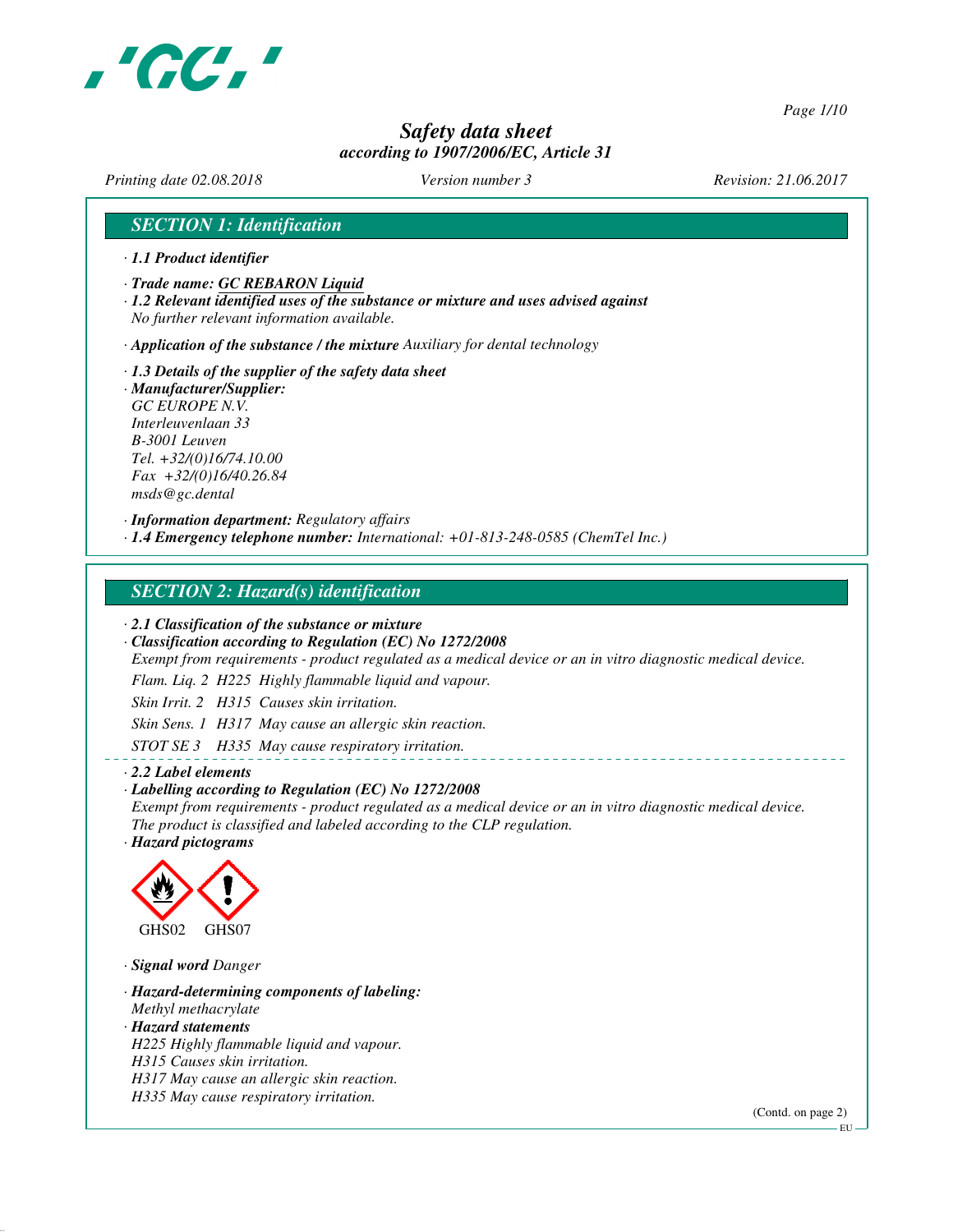*Printing date 02.08.2018 Version number 3 Revision: 21.06.2017*

*Trade name: GC REBARON Liquid*

|                                      | (Contd. of page 1)                                                                                         |
|--------------------------------------|------------------------------------------------------------------------------------------------------------|
| $\cdot$ Precautionary statements     |                                                                                                            |
| P <sub>210</sub>                     | Keep away from heat, hot surfaces, sparks, open flames and other ignition sources. No<br>smoking.          |
| P <sub>272</sub>                     | Contaminated work clothing should not be allowed out of the workplace.                                     |
| P <sub>280</sub>                     | Wear protective gloves / eye protection / face protection.                                                 |
|                                      | P303+P361+P353 IF ON SKIN (or hair): Take off immediately all contaminated clothing. Rinse skin with water |
|                                      | <i>for showerl.</i>                                                                                        |
| P <sub>405</sub>                     | Store locked up.                                                                                           |
| <i>P501</i>                          | Dispose of contents/container in accordance with local/regional/national/international<br>regulations.     |
| $\cdot$ 2.3 Other hazards            |                                                                                                            |
|                                      | $\cdot$ Results of PBT and vPvB assessment                                                                 |
| $\cdot$ <b>PBT</b> : Not applicable. |                                                                                                            |

*· vPvB: Not applicable.*

# *SECTION 3: Composition/information on ingredients*

#### *· 3.2 Chemical characterization: Mixtures*

*· Description:*

*Only substances required to be mentioned according to Annex II of regulation 1907/2006 are listed. Information on the other substances that may be present can be obtained upon request.*

#### *· Dangerous components:*

*80-62-6 Methyl methacrylate*

*Flam. Liq. 2, H225; Skin Irrit. 2, H315; Skin Sens. 1, H317; STOT SE 3, H335*

*· Additional information: For the wording of the listed hazard phrases refer to section 16.*

# *SECTION 4: First-aid measures*

#### *· 4.1 Description of first aid measures*

*· General information:*

*Immediately remove any clothing soiled by the product.*

*If symptoms persist consult doctor.*

*· After inhalation:*

*Supply fresh air. If required, provide artificial respiration. Keep patient warm. Consult doctor if symptoms persist. Take affected persons into fresh air and keep quiet.*

*· After skin contact:*

*Immediately wash with water and soap and rinse thoroughly. Seek medical treatment. If skin irritation continues, consult a doctor.*

*· After eye contact:*

*Rinse opened eye for several minutes under running water.*

*If symptoms persist consult doctor.*

### *· After swallowing:*

*Rinse out mouth and then drink plenty of water.*

*If symptoms persist consult doctor.*

*· 4.2 Most important symptoms and effects, both acute and delayed Allergic reactions*

(Contd. on page 3)

EU

*75-<90%*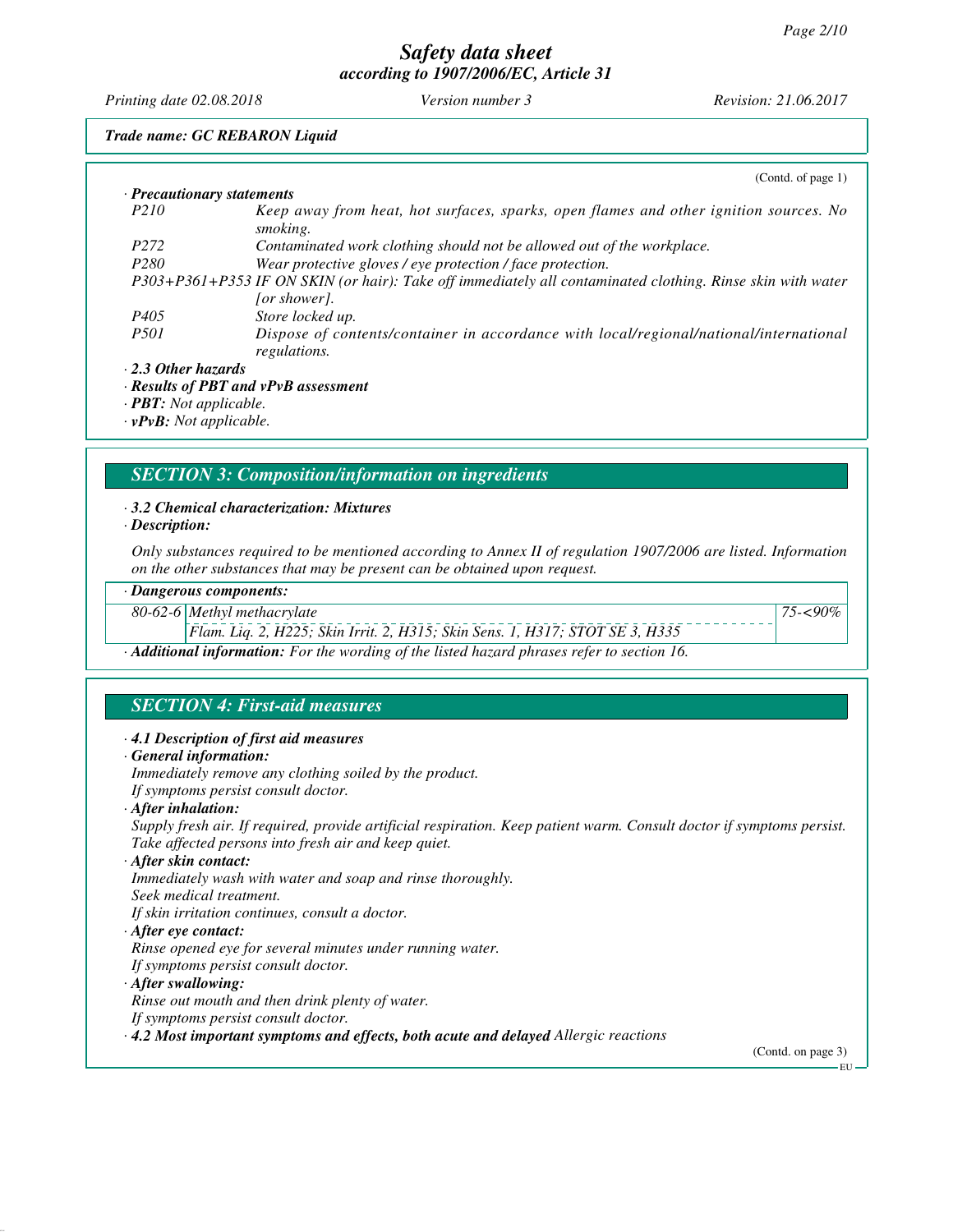# *Safety data sheet*

*according to 1907/2006/EC, Article 31*

*Printing date 02.08.2018 Version number 3 Revision: 21.06.2017*

(Contd. of page 2)

*Trade name: GC REBARON Liquid*

*· 4.3 Indication of any immediate medical attention and special treatment needed*

*No further relevant information available.*

# *SECTION 5: Fire-fighting measures*

#### *· 5.1 Extinguishing media*

- *· Suitable extinguishing agents: CO2, sand, extinguishing powder. Do not use water.*
- *· For safety reasons unsuitable extinguishing agents: Water*
- *· 5.2 Special hazards arising from the substance or mixture Formation of toxic gases is possible during heating or in case of fire. · 5.3 Advice for firefighters*
- *· Protective equipment: Wear self-contained respiratory protective device.*
- *· Additional information*

*Dispose of fire debris and contaminated fire fighting water in accordance with official regulations.*

# *SECTION 6: Accidental release measures*

*· 6.1 Personal precautions, protective equipment and emergency procedures Remove persons from danger area. Keep away from ignition sources Avoid contact with the eyes and skin. Wear protective clothing. · 6.2 Environmental precautions: Do not allow product to reach sewage system or any water course. Do not allow to penetrate the ground/soil. · 6.3 Methods and material for containment and cleaning up:*

*Ensure adequate ventilation. Absorb liquid components with liquid-binding material. Dispose of the collected material according to regulations.*

*· 6.4 Reference to other sections See Section 7 for information on safe handling. See Section 8 for information on personal protection equipment. See Section 13 for disposal information.*

# *SECTION 7: Handling and storage*

- *· 7.1 Precautions for safe handling Ensure good ventilation/exhaustion at the workplace. Prevent formation of aerosols. Avoid contact with the eyes and skin.*
- *· Information about protection against explosions and fires: Keep ignition sources away - Do not smoke. Protect against electrostatic charges. Do not spray on a naked flame or any incandescent material.*
- *· 7.2 Conditions for safe storage, including any incompatibilities*
- *· Storage:*
- *· Requirements to be met by storerooms and receptacles: Store in a cool location. Store only in unopened original receptacles.*

*· Information about storage in one common storage facility: Store away from foodstuffs.*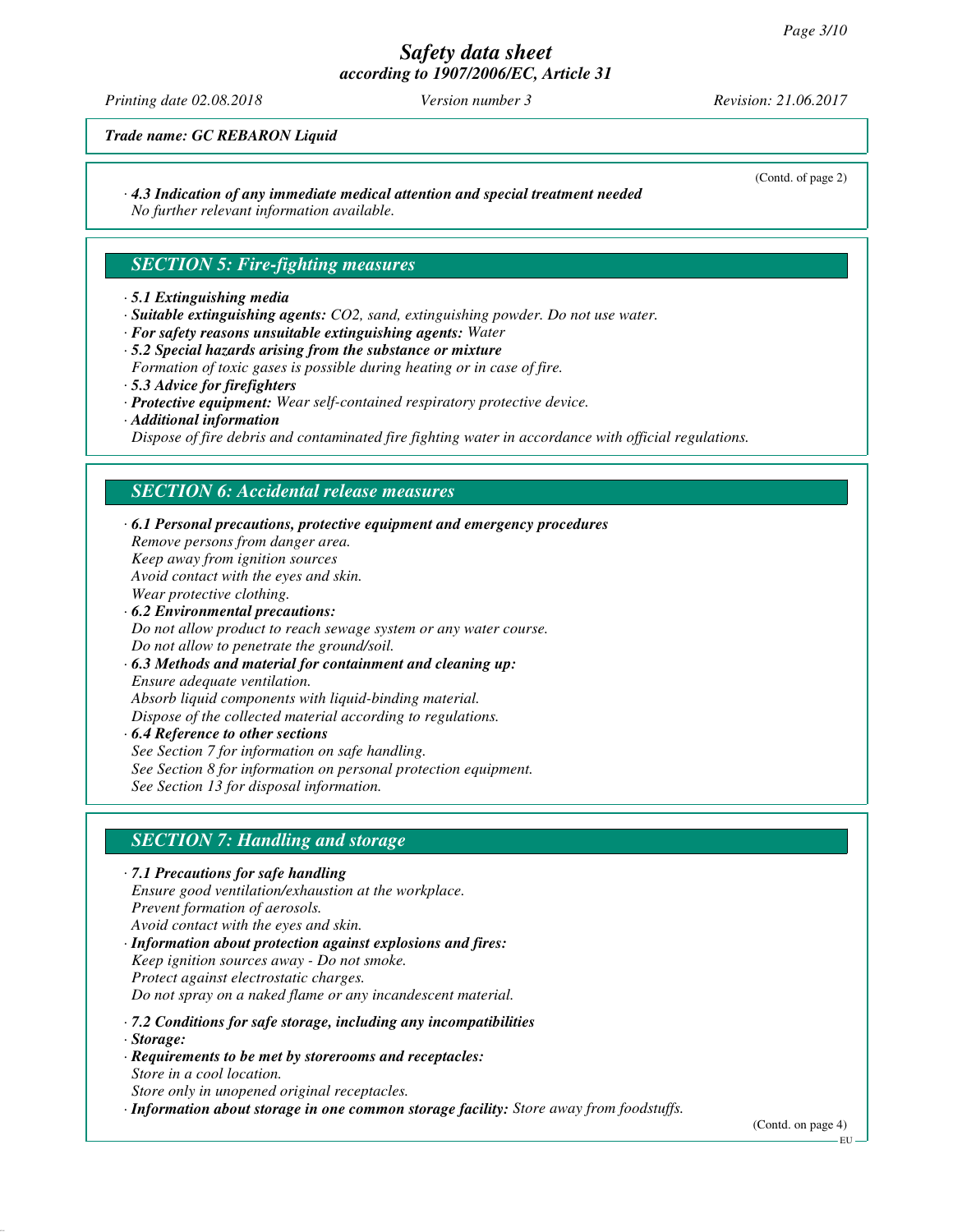*Printing date 02.08.2018 Version number 3 Revision: 21.06.2017*

(Contd. of page 3)

*Trade name: GC REBARON Liquid*

*· Further information about storage conditions:*

*Keep receptacle tightly sealed. Store in cool, dry conditions in well sealed receptacles. Protect from heat and direct sunlight. Store in a cool place.*

*· 7.3 Specific end use(s) No further relevant information available.*

# *SECTION 8: Exposure controls/personal protection*

*· Additional information about design of technical systems: No further data; see item 7.*

*· 8.1 Control parameters*

*· Components with limit values that require monitoring at the workplace:*

*80-62-6 Methyl methacrylate*

*IOELV Short-term value: 100 ppm Long-term value: 50 ppm*

#### *· DNELs*

#### *80-62-6 Methyl methacrylate*

*Dermal DNEL dermal 13.67 mg/kg bw/day (man) (worker, l. te., syst.)*

*Inhalative DNEL inhalation 208 mg/m3 (air) (worker, l. te., syst.)*

*· Additional information: The lists that were valid during the creation were used as basis.*

*· 8.2 Exposure controls*

- *· Personal protective equipment:*
- *· General protective and hygienic measures:*

*The usual precautionary measures for handling chemicals should be followed. Avoid contact with the eyes and skin.*

*Wash hands before breaks and at the end of work.*

*Keep away from foodstuffs, beverages and feed.*

*Immediately remove all soiled and contaminated clothing.*

- *· Breathing equipment: Suitable respiratory protective device recommended.*
- *· Protection of hands:*



*Protective gloves*

*· Material of gloves*

*The selection of the suitable gloves does not only depend on the material, but also on further marks of quality and varies from manufacturer to manufacturer. As the product is a preparation of several substances, the resistance of the glove material can not be calculated in advance and has therefore to be checked prior to the application.*

### *· Penetration time of glove material*

*The exact break through time has to be found out by the manufacturer of the protective gloves and has to be observed.*

(Contd. on page 5)

EU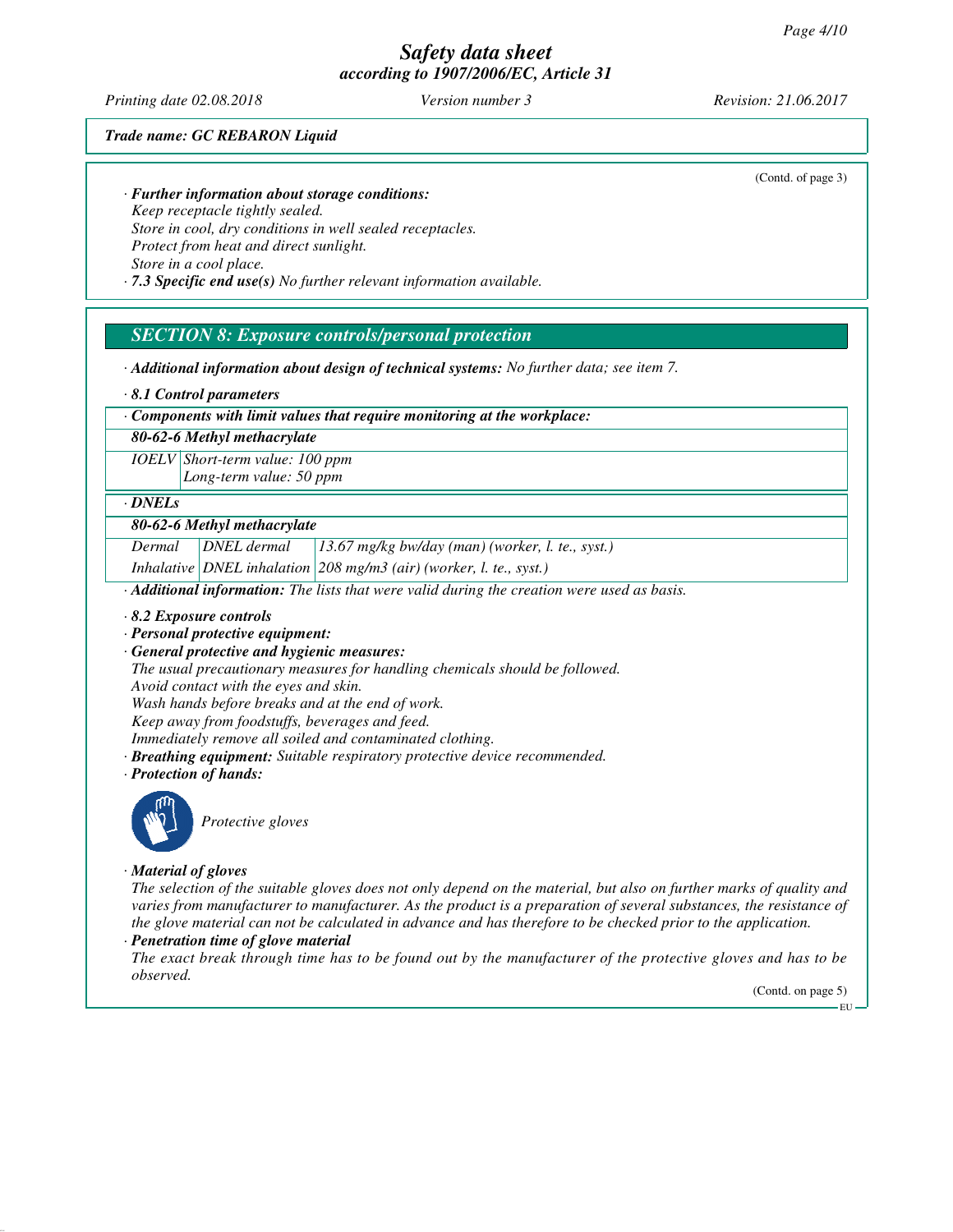*Printing date 02.08.2018 Version number 3 Revision: 21.06.2017*

*Trade name: GC REBARON Liquid*

| $\cdot$ Eye protection:                                     |                                               | (Contd. of page 4) |
|-------------------------------------------------------------|-----------------------------------------------|--------------------|
| Tightly sealed goggles                                      |                                               |                    |
| <b>SECTION 9: Physical and chemical properties</b>          |                                               |                    |
| · 9.1 Information on basic physical and chemical properties |                                               |                    |
| <b>General Information</b>                                  |                                               |                    |
| $\cdot$ Appearance:                                         |                                               |                    |
| Form:<br>Color:                                             | Liquid<br>Clear                               |                    |
| $\cdot$ Odor:                                               | Characteristic                                |                    |
| · Odor threshold:                                           | Not determined.                               |                    |
|                                                             |                                               |                    |
| $\cdot$ pH-value:                                           | Not determined.                               |                    |
| Change in condition                                         |                                               |                    |
| <b>Melting point/Melting range:</b>                         | Undetermined.                                 |                    |
| <b>Boiling point/Boiling range:</b>                         | 100 °C                                        |                    |
| · Flash point:                                              | $10^{\circ}C$                                 |                    |
| · Flammability (solid, gaseous):                            | Not applicable.                               |                    |
| · Ignition temperature:                                     | Undetermined.                                 |                    |
| · Decomposition temperature:                                | Not determined.                               |                    |
| · Auto igniting:                                            | Product is not selfigniting.                  |                    |
| · Danger of explosion:                                      | Product does not present an explosion hazard. |                    |
| $\cdot$ Explosion limits:                                   |                                               |                    |
| Lower:                                                      | Not determined.                               |                    |
| <b>Upper:</b>                                               | Not determined.                               |                    |
| · Vapor pressure:                                           | Not determined.                               |                    |
| $\cdot$ Density:                                            | Not determined.                               |                    |
| · Relative density                                          | Not determined.                               |                    |
| Vapor density                                               | Not determined.                               |                    |
| $\cdot$ Evaporation rate                                    | Not determined.                               |                    |
| · Solubility in / Miscibility with                          |                                               |                    |
| Water:                                                      | Fully miscible.                               |                    |
| · Partition coefficient (n-octanol/water): Not determined.  |                                               |                    |
| · Viscosity:                                                |                                               |                    |
| Dynamic:                                                    | Not determined.                               |                    |
| Kinematic:                                                  | Not determined.                               |                    |
| · Solvent content:                                          |                                               |                    |
| $VOC$ (EC)                                                  | 0.0 g/l                                       |                    |

(Contd. on page 6)  $-EU -$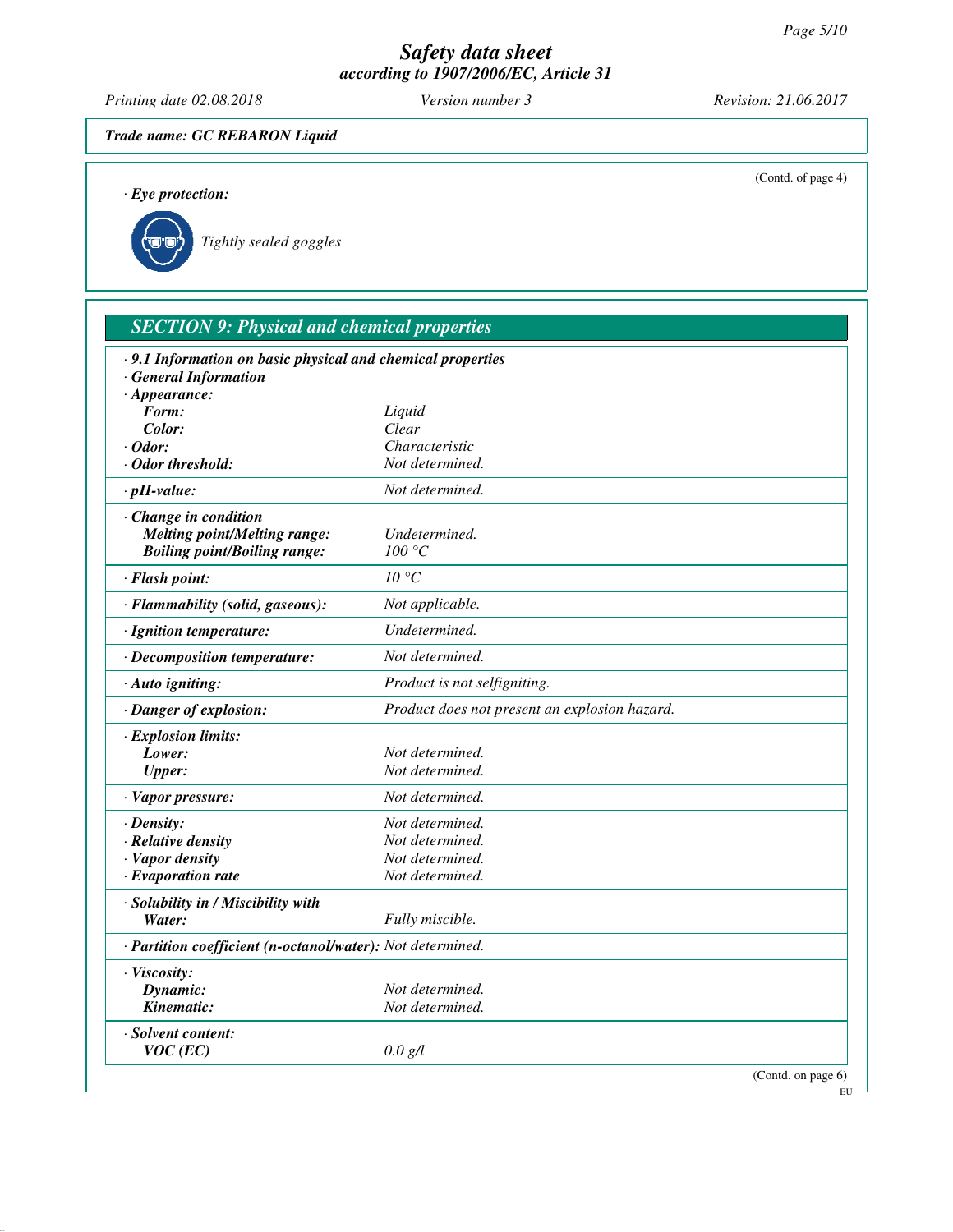*Printing date 02.08.2018 Version number 3 Revision: 21.06.2017*

(Contd. of page 5)

*Trade name: GC REBARON Liquid*

*· 9.2 Other information No further relevant information available.*

# *SECTION 10: Stability and reactivity*

*· 10.1 Reactivity No further relevant information available.*

*· 10.2 Chemical stability*

*· Thermal decomposition / conditions to be avoided: No decomposition if used according to specifications.*

*· 10.3 Possibility of hazardous reactions No dangerous reactions known.*

*· 10.4 Conditions to avoid No further relevant information available.*

*· 10.5 Incompatible materials: No further relevant information available.*

*· 10.6 Hazardous decomposition products: No dangerous decomposition products known.*

# *SECTION 11: Toxicological information*

#### *· 11.1 Information on toxicological effects*

*· Acute toxicity: Based on available data, the classification criteria are not met.*

#### *· LD/LC50 values that are relevant for classification:*

|  |  | 80-62-6 Methyl methacrylate |
|--|--|-----------------------------|
|--|--|-----------------------------|

*Oral LD50 6000 mg/kg (rabbit)*

*Dermal LD50 >5000 mg/kg (rab)*

*Inhalative LC50/4 h 29.8 mg/l (rat (f+m))*

*· Primary irritant effect:*

*· on the skin:*

*Causes skin irritation.*

*· on the eye: Based on available data, the classification criteria are not met.*

*· Sensitization:*

*May cause an allergic skin reaction.*

*· Additional toxicological information:*

#### *· OSHA-Ca (Occupational Safety & Health Administration)*

*None of the ingredients is listed.*

*· Repeated dose toxicity No further relevant information available.*

#### *· CMR effects (carcinogenity, mutagenicity and toxicity for reproduction) No further relevant information available.*

*· Germ cell mutagenicity Based on available data, the classification criteria are not met.*

*· Carcinogenicity Based on available data, the classification criteria are not met.*

*· Reproductive toxicity Based on available data, the classification criteria are not met.*

*· STOT-single exposure*

*May cause respiratory irritation.*

*· STOT-repeated exposure Based on available data, the classification criteria are not met.*

*· Aspiration hazard Based on available data, the classification criteria are not met.*

# *SECTION 12: Ecological information*

*· 12.1 Toxicity*

*· Aquatic toxicity: No further relevant information available.*

*· 12.2 Persistence and degradability No further relevant information available.*

*· 12.3 Bioaccumulative potential No further relevant information available.*

(Contd. on page 7)

EU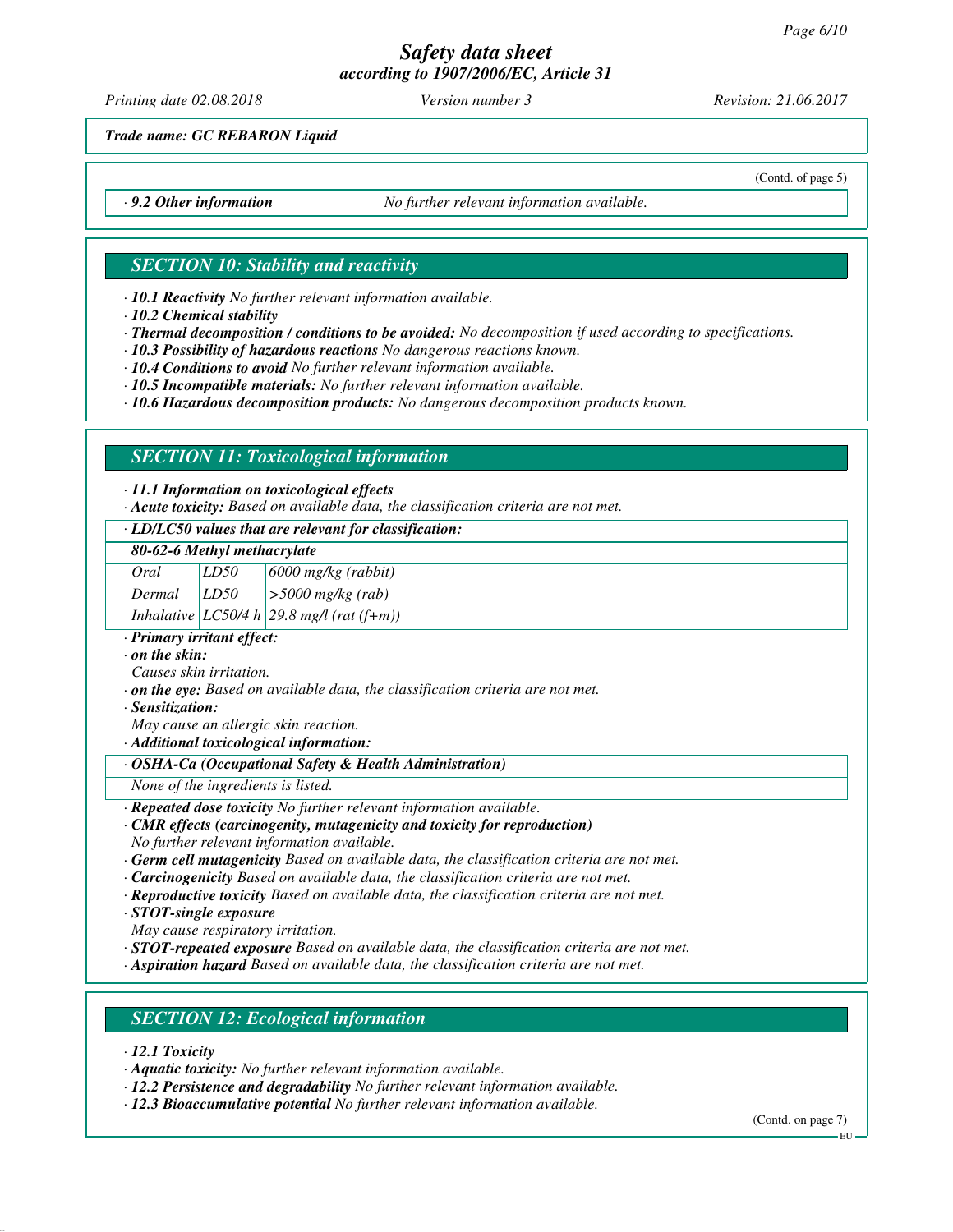*Printing date 02.08.2018 Version number 3 Revision: 21.06.2017*

(Contd. of page 6)

*Trade name: GC REBARON Liquid*

*· 12.4 Mobility in soil No further relevant information available.*

*· Additional ecological information:*

*· General notes:*

*Water hazard class 1 (Self-assessment): slightly hazardous for water*

*Do not allow undiluted product or large quantities of it to reach ground water, water course or sewage system.*

# *· 12.5 Results of PBT and vPvB assessment*

*· PBT: Not applicable.*

*· vPvB: Not applicable.*

*· 12.6 Other adverse effects No further relevant information available.*

*SECTION 13: Disposal considerations*

*· 13.1 Waste treatment methods*

*· Recommendation:*

*Must not be disposed of together with household garbage. Do not allow product to reach sewage system.*

#### *· European waste catalogue*

*18 00 00 WASTES FROM HUMAN OR ANIMAL HEALTH CARE AND/OR RELATED RESEARCH (except kitchen and restaurant wastes not arising from immediate health care)*

*18 01 00 wastes from natal care, diagnosis, treatment or prevention of disease in humans*

18 01 06\* chemicals consisting of or containing hazardous substances

*· Uncleaned packagings:*

*· Recommendation: Disposal must be made according to official regulations.*

*· Recommended cleansing agent: Water, if necessary with cleansing agents.*

| $\cdot$ 14.1 UN-Number<br>· ADR, IMDG, IATA | <i>UN1247</i>                                |
|---------------------------------------------|----------------------------------------------|
| $\cdot$ 14.2 UN proper shipping name        |                                              |
| $\cdot$ DOT                                 | Methyl methacrylate monomer, stabilized      |
| $\cdot$ ADR                                 | 1247 METHYL METHACRYLATE MONOMER, STABILIZED |
| $\cdot$ IMDG, IATA                          | METHYL METHACRYLATE MONOMER, STABILIZED      |
| · Class                                     | $3(F1)$ Flammable liquids                    |
|                                             | 3                                            |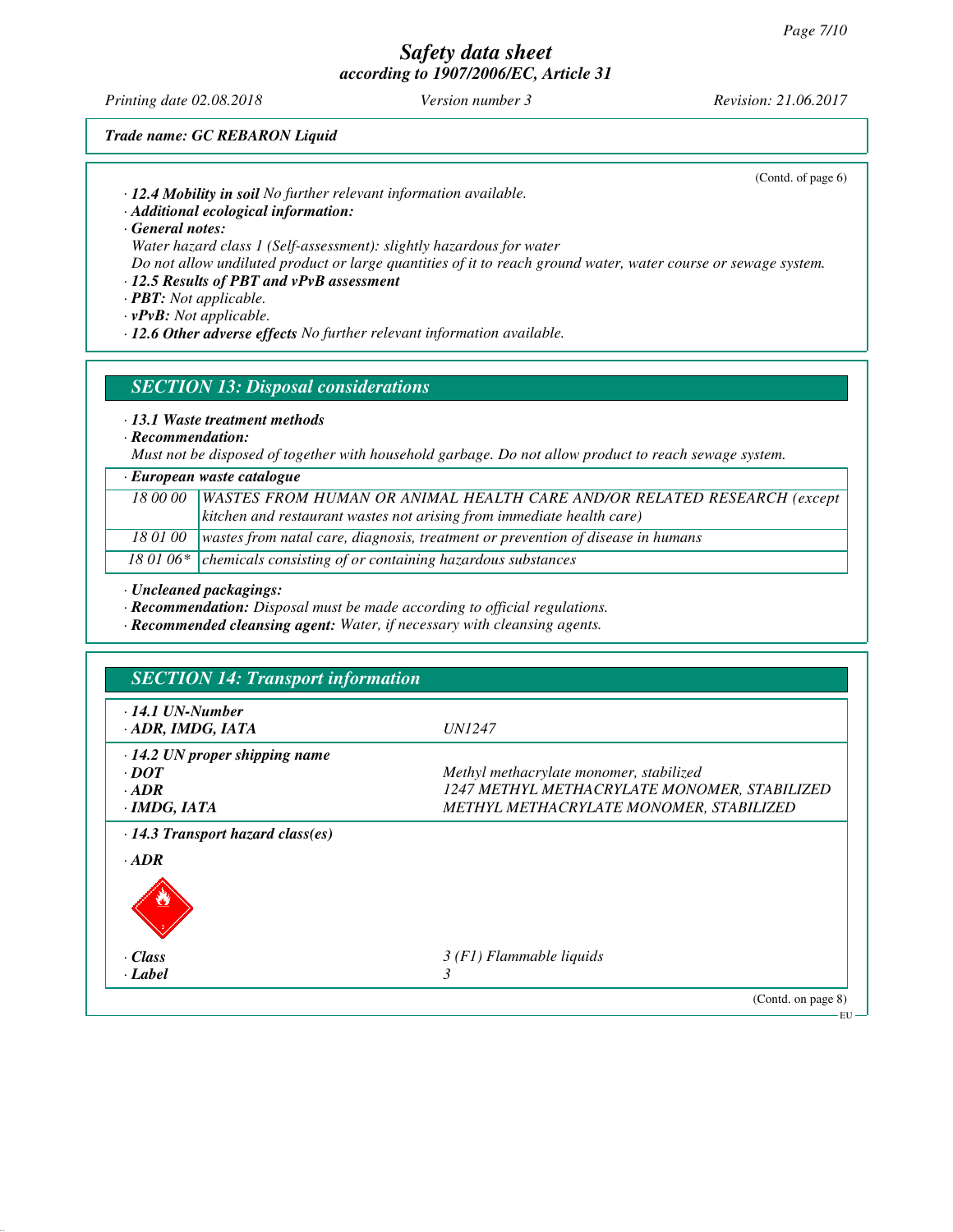*Printing date 02.08.2018 Version number 3 Revision: 21.06.2017*

*Trade name: GC REBARON Liquid*

|                                                   | (Contd. of page 7)                                    |
|---------------------------------------------------|-------------------------------------------------------|
| $\cdot$ IMDG, IATA                                |                                                       |
|                                                   |                                                       |
| $\cdot$ Class                                     | 3 Flammable liquids                                   |
| $\cdot$ <i>Label</i>                              | 3                                                     |
| · 14.4 Packing group                              |                                                       |
| · ADR, IMDG, IATA                                 | II                                                    |
| $\cdot$ 14.5 Environmental hazards:               |                                                       |
| $\cdot$ Marine pollutant:                         | No                                                    |
| · 14.6 Special precautions for user               | Warning: Flammable liquids                            |
| · Danger code (Kemler):                           | 339                                                   |
| · EMS Number:                                     | $F-E$ , $S-D$                                         |
| · 14.7 Transport in bulk according to Annex II of |                                                       |
| <b>MARPOL73/78 and the IBC Code</b>               | Not applicable.                                       |
| · Transport/Additional information:               |                                                       |
| $\cdot$ ADR                                       |                                                       |
| $\cdot$ Limited quantities (LQ)                   | IL                                                    |
| $\cdot$ Excepted quantities (EQ)                  | Code: E2                                              |
|                                                   | Maximum net quantity per inner packaging: 30 ml       |
| · Transport category                              | Maximum net quantity per outer packaging: 500 ml<br>2 |
| · Tunnel restriction code                         | D/E                                                   |
|                                                   |                                                       |
| $\cdot$ IMDG<br>$\cdot$ Limited quantities (LQ)   | II.                                                   |
| $\cdot$ Excepted quantities (EQ)                  | Code: E2                                              |
|                                                   | Maximum net quantity per inner packaging: 30 ml       |
|                                                   | Maximum net quantity per outer packaging: 500 ml      |
| · UN "Model Regulation":                          | UN 1247 METHYL METHACRYLATE MONOMER.                  |
|                                                   | STABILIZED, 3, II                                     |

# *SECTION 15: Regulatory information*

*· 15.1 Safety, health and environmental regulations/legislation specific for the substance or mixture · Sara*

*· Section 355 (extremely hazardous substances):*

*None of the ingredient is listed.*

*· Section 313 (Specific toxic chemical listings):*

*80-62-6 Methyl methacrylate*

*· Proposition 65*

*· Chemicals known to cause cancer:*

*99-97-8 N,N-dimethyl-p-toluidine*

(Contd. on page 9)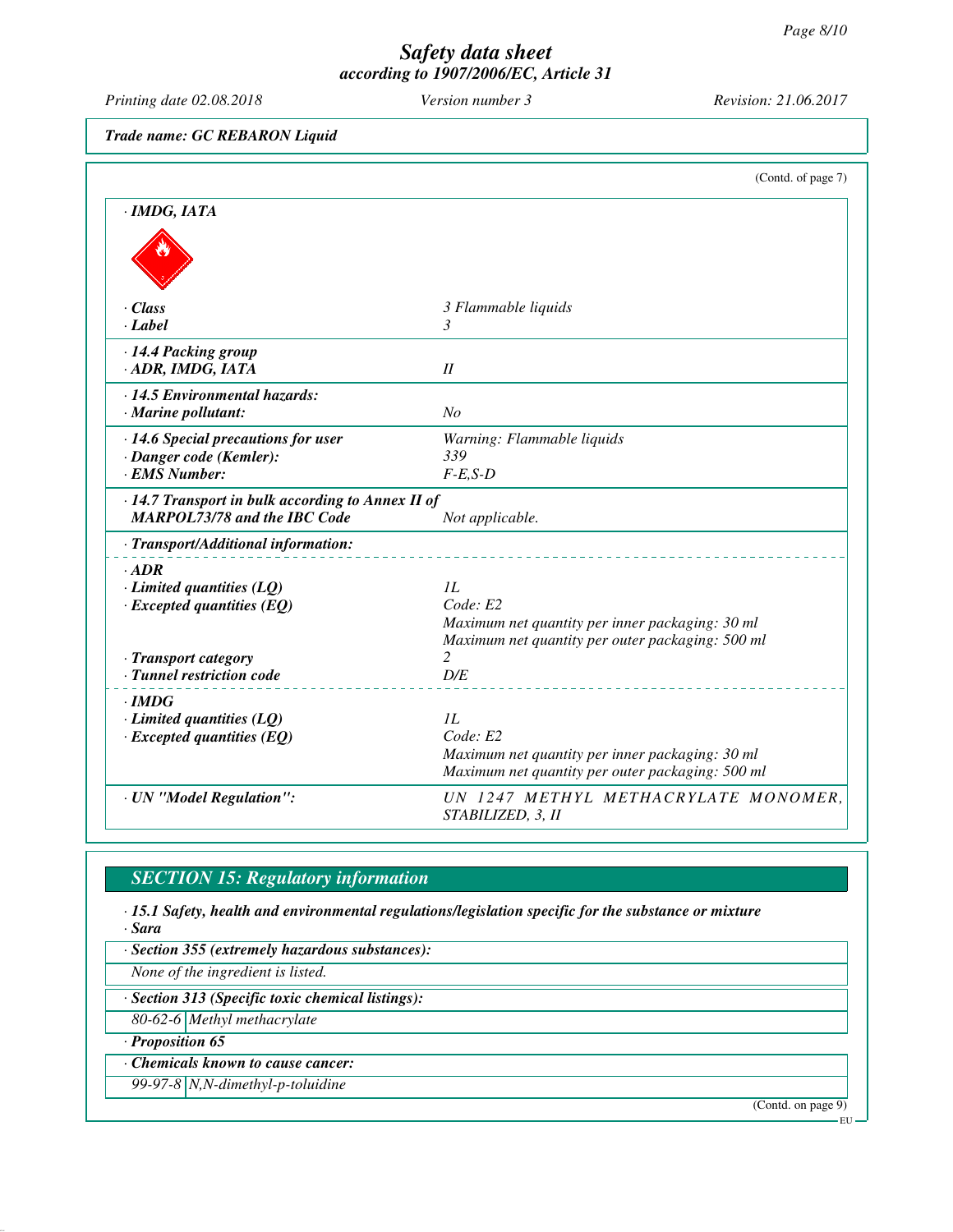*Printing date 02.08.2018 Version number 3 Revision: 21.06.2017*

*Trade name: GC REBARON Liquid*

|                                                                    | (Contd. of page 8) |
|--------------------------------------------------------------------|--------------------|
| Chemicals known to cause reproductive toxicity for females:        |                    |
| None of the ingredients is listed.                                 |                    |
| Chemicals known to cause reproductive toxicity for males:          |                    |
| None of the ingredients is listed.                                 |                    |
| Chemicals known to cause developmental toxicity:                   |                    |
| None of the ingredients is listed.                                 |                    |
| · Carcinogenic categories                                          |                    |
| <b>EPA</b> (Environmental Protection Agency)                       |                    |
| 80-62-6 Methyl methacrylate                                        | E, NL              |
| $\cdot$ TLV (Threshold Limit Value established by ACGIH)           |                    |
| 80-62-6 Methyl methacrylate                                        | A4                 |
| · MAK (German Maximum Workplace Concentration)                     |                    |
| None of the ingredients is listed.                                 |                    |
| · NIOSH-Ca (National Institute for Occupational Safety and Health) |                    |
| None of the ingredients is listed.                                 |                    |

- *· Qualifying quantity (tonnes) for the application of lower-tier requirements 5.000 t*
- *· Qualifying quantity (tonnes) for the application of upper-tier requirements 50.000 t*
- *· REGULATION (EC) No 1907/2006 ANNEX XVII Conditions of restriction: 3*
- *· 15.2 Chemical safety assessment: A Chemical Safety Assessment has not been carried out.*

# *SECTION 16: Other information*

*· Relevant phrases H225 Highly flammable liquid and vapour. H315 Causes skin irritation. H317 May cause an allergic skin reaction. H335 May cause respiratory irritation. · Classification according to Regulation (EC) No 1272/2008 Calculation method · Department issuing SDS: Regulatory affairs · Contact: msds@gc.dental · Abbreviations and acronyms: ADR: Accord européen sur le transport des marchandises dangereuses par Route (European Agreement concerning the International Carriage of Dangerous Goods by Road) IMDG: International Maritime Code for Dangerous Goods DOT: US Department of Transportation IATA: International Air Transport Association GHS: Globally Harmonised System of Classification and Labelling of Chemicals ACGIH: American Conference of Governmental Industrial Hygienists EINECS: European Inventory of Existing Commercial Chemical Substances ELINCS: European List of Notified Chemical Substances CAS: Chemical Abstracts Service (division of the American Chemical Society) VOC: Volatile Organic Compounds (USA, EU) DNEL: Derived No-Effect Level (REACH) LC50: Lethal concentration, 50 percent LD50: Lethal dose, 50 percent PBT: Persistent, Bioaccumulative and Toxic vPvB: very Persistent and very Bioaccumulative* (Contd. on page 10)